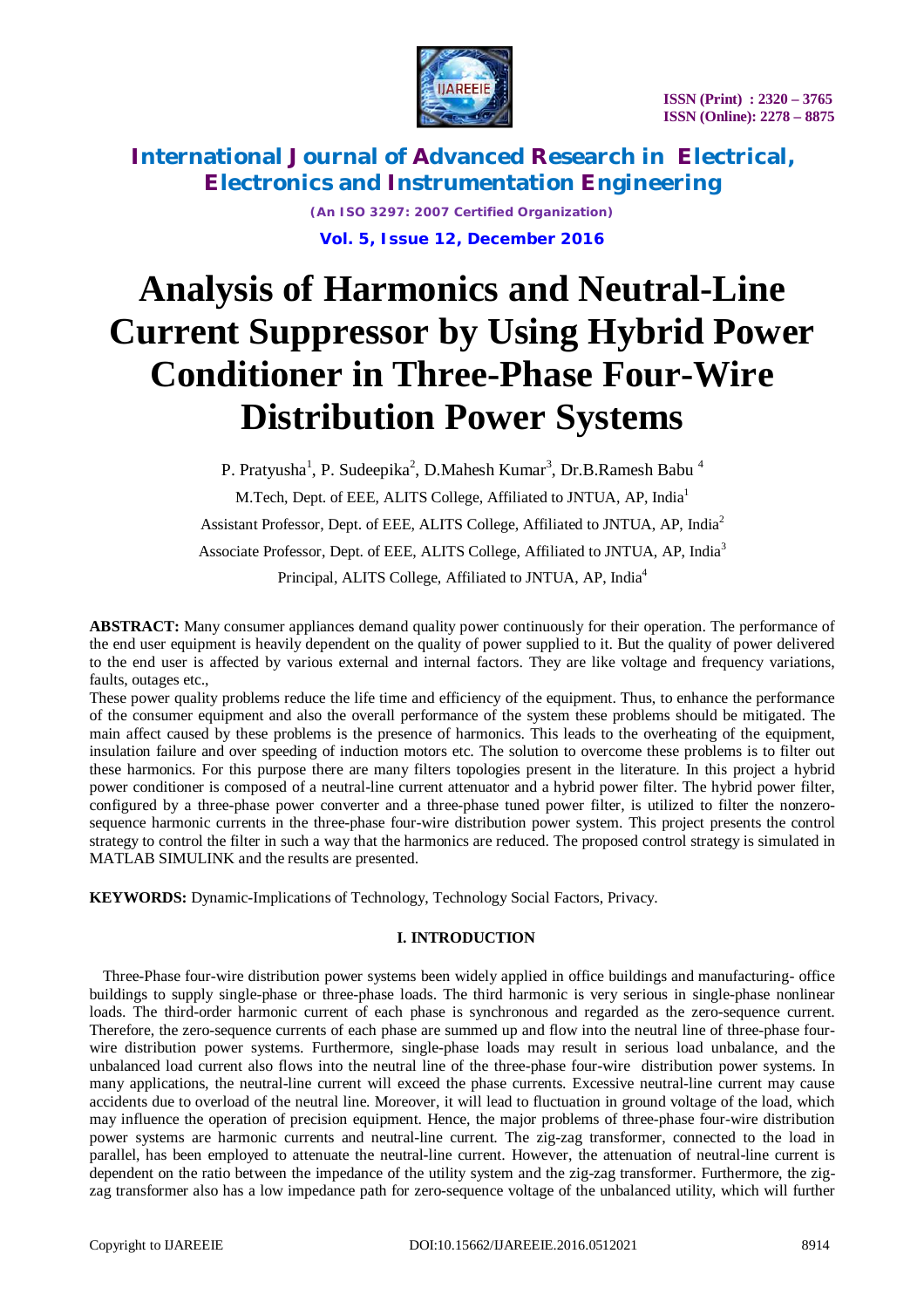

*(An ISO 3297: 2007 Certified Organization)*

### **Vol. 5, Issue 12, December 2016**

cause a significant neutral line current. A single-phase power converter can be combined with the zig-zag transformer to advance the performance of the neutral-line current suppression.

The single-phase power converter is inserted at the neutral line between the load and the utility, thus causing fluctuation in the ground voltage of the load. A neutral-current suppression scheme, configured by a  $\Delta$ -Y transformer and a single-phase power converter connected in series, is connected to the load in parallel to suppress the neutral- line current. The neutral line of the load is directly connected to that of the utility, and the fluctuation in ground voltage of the load can thus be avoided. A series of active power filters connected to the neutral line between the utility and the load can suppress the neutral-line current, thus eliminating the need of the transformer for a zero current path. However, there is fluctuation in ground voltage of the load because the neutral lines of the load and utility are separated. Conventionally, passive power filters have been employed to solve the problems of harmonic currents and neutral-line current in three-phase four-wire distribution power systems. Although passive power filters have the advantage of low hardware cost, their performance is often significantly affected by the system impedance. Furthermore, salient problems, including large volume, parallel resonance, and series resonance may further offset the benefits of this method. With advances in power semiconductor technology, power-electronic- based active power equipment is gradually replacing or sharing the role of passive power equipment.

Active power filters have been proposed for suppressing the harmonic currents in single-phase and three-phase three-wire distribution power systems. The three-phase four-wire active power filter can further suppress the neutralline current in three-phase four-wire distribution power systems. Although active power filters can solve the majority of problems of three-phase four-wire distribution power systems, the capacity of the power converter must be larger than the product of the utility voltage and the current including the fundamental reactive current and the harmonic current of the load. Therefore, the capacity and manufacturing cost of this type of power converter is very high, thus limiting wide application of active power filters. Moreover, the switching power loss of the power converter due to high voltage and high current switching is significant. Hybrid power conditioners have been developed to solve the problems of passive and active power conditioners. A hybrid power filter consists of a passive power filter and a power converter. In operation, the passive power filter can reduce the capacity of the power converter while the power converter is employed to improve the filter characteristics of the passive power filter. Hybrid power filters can be divided into series-linked type and shunt type. In hybrid power filters of the series-linked type, the power converter is conne ted between the utility and the load through a linked transformer, and the passive power filter is parallel to the load.

The voltage drop on the power converter is low in order to reduce the dc bus voltage. However, the current of the power converter, including the fundamental current of the load and the fundamental reactive current of the passive power filter, is still large. In hybrid power filters of the shunt type, the power converter is connected to the passive power filter in series and then connected to the load in parallel. The major part of the utility voltage will drop on the passive power filter. In this way, the dc bus voltage and voltage rating of the power converter can be significantly reduced. However, the current of the power converter, including the harmonic currents of the load and the fundamental reactive current of the passive power filter, is not diminished. Although the shunt-type hybrid power filter can be applied to improve problems of the neutral-line current in three-phase four-line distribution power systems, it cannot attenuate the fundamental component of neutral-line current caused by the unbalanced load. In addition, the current of the power converter is not diminished yet. A new hybrid power conditioner for solving the problems of harmonic currents and neutral-line current in three-phase fourwire distribution power systems is proposed in this paper. This hybrid power conditioner is configured by a neutral-line current attenuator and a hybrid power filter. The hybrid power filter, configured by a three-phase power converter and a three phase tuned power filter, is utilized to filter the nonzerosequence harmonic currents in the three-phase four-wire distribution power system.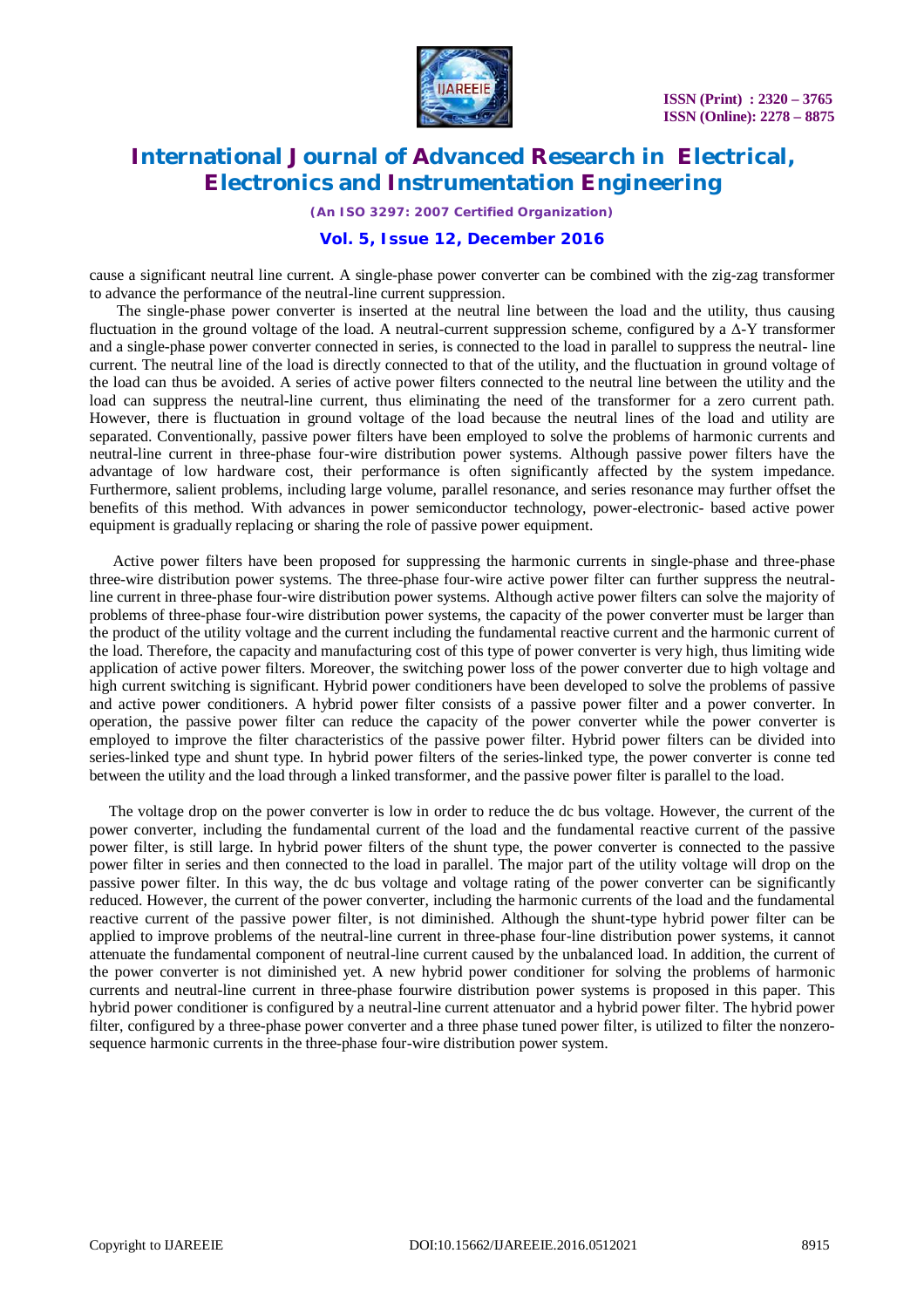

*(An ISO 3297: 2007 Certified Organization)*

## **Vol. 5, Issue 12, December 2016**

The neutral-line current suppressor is connected between the power capacitors of the three-phase tuned power filter and the neutral line to attenuate the neutral-line current in the three-phase four-wire distribution power system. The proposed hybrid power conditioner can effectively reduce the power rating of passive and active elements. A hardware prototype is developed to verify the performance of the proposed hybrid power conditioner.



#### **Fig.1. Configuration of the conventional shunt-type hybrid power filter.**



**Fig.2. Configuration of the advanced hybrid power filter.**

#### **II. THREE-PHASE FOUR-WIRE HYBRID POWER FILTER**

Fig. 1 shows the configuration of a conventional shunt-type hybrid power filter applied to the three-phase four-wire distribution power system. In the conventional shunt-type hybrid power filter, the power converter is connected to the passive power filter in series and then connected to the load in parallel. The power converter can be configured by a four-arm bridge structure or a three-arm bridge structure with a split-capacitor arm. The passive power filter is configured by three-phase tuned power filters with an inductor and a capacitor connected in series in each phase, and their tuned frequency is the dominant harmonic frequency of the load. The tuned frequency of the tuned power filters is designed at the third harmonic requency in the application of three-phase four-wire distribution power systems.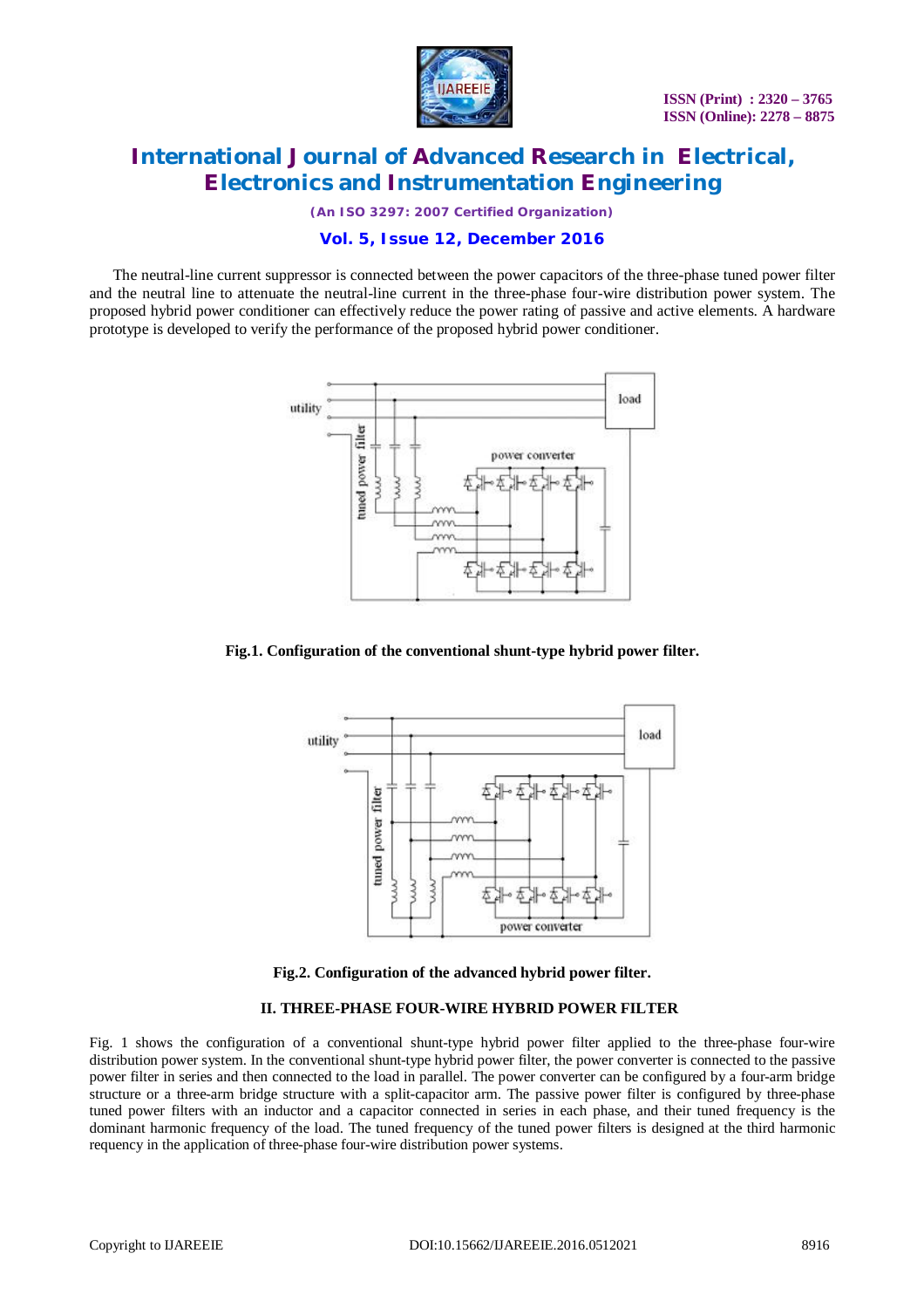

*(An ISO 3297: 2007 Certified Organization)*

## **Vol. 5, Issue 12, December 2016**

As seen in Fig.1, the major part of the utility voltage will drop on the passive power filter. In this way, the dc bus voltage and voltage rating of the power converter can be significantly reduced. However, the current of the power converter, including the harmonic currents of the load and the fundamental reactive current of the passive power filter, is not diminished. An advanced hybrid power filter, shown in Fig. 2, is proposed to further reduce the power rating of the power converter. As seen in Fig. 2, the power converter is connected to the inductors of the three-phase tuned power filter in parallel. Since the power converter is parallel to the inductors of the tuned power filters, the major fundamental reactive current of the three-phase tuned power filter and the dominant harmonic current of the load will flow through the inductors of the three-phase tuned power filter by proper control of the power converter, thus decreasing the current flowing through the power converter.



**Fig.3. System configuration of the proposed hybrid power conditioner.**

The major role of the conventional shunt-type hybrid power filter applied to the three-phase four-wire distribution power system is to filter harmonic currents of the load. If the three phase loads are unbalanced, the neutral-line current of the load contains a fundamental component. The conventional shunt type hybrid power filter cannot respond to this fundamental component of the neutral-line current. Therefore, it cannot effectively suppress the neutral-line current under the unbalanced load.

#### **III. SYSTEM CONFIGURATION OF THE NEW HYBRID POWER CONDITIONER**

Fig3 shows the system configuration of the proposed hybrid power conditioner. In comparison with the conventional hybrid power filter, a neutral-line current attenuator is integrated into the hybrid power filter in the proposed hybrid power conditioner. The integrated neutral-line current attenuator can advance the filter performance of the hybrid power filter under the unbalanced load. Hence, the proposed hybrid power conditioner can simultaneously and effectively solve the problems of harmonic currents and neutral-line current in three-phase four-wire distribution power systems. To further reduce the power rating of the power converter, the advanced hybrid power filter is used with the three-phase power converter connected to the inductors of the three-phase tuned power filter in parallel. By incorporating the neutral- line current attenuator, the hybrid power filter is utilized to suppress only the nonzerosequence harmonic currents in three-phase fourwire distribution power systems. Hence, the three-phase power converter is configured by a three-arm bridge structure and the tuned frequency of three-phase tuned power filter is set at the fifth harmonic frequency. With an increase in tuned frequency of the tuned power filters, the inductance of inductors can be reduced.

**(**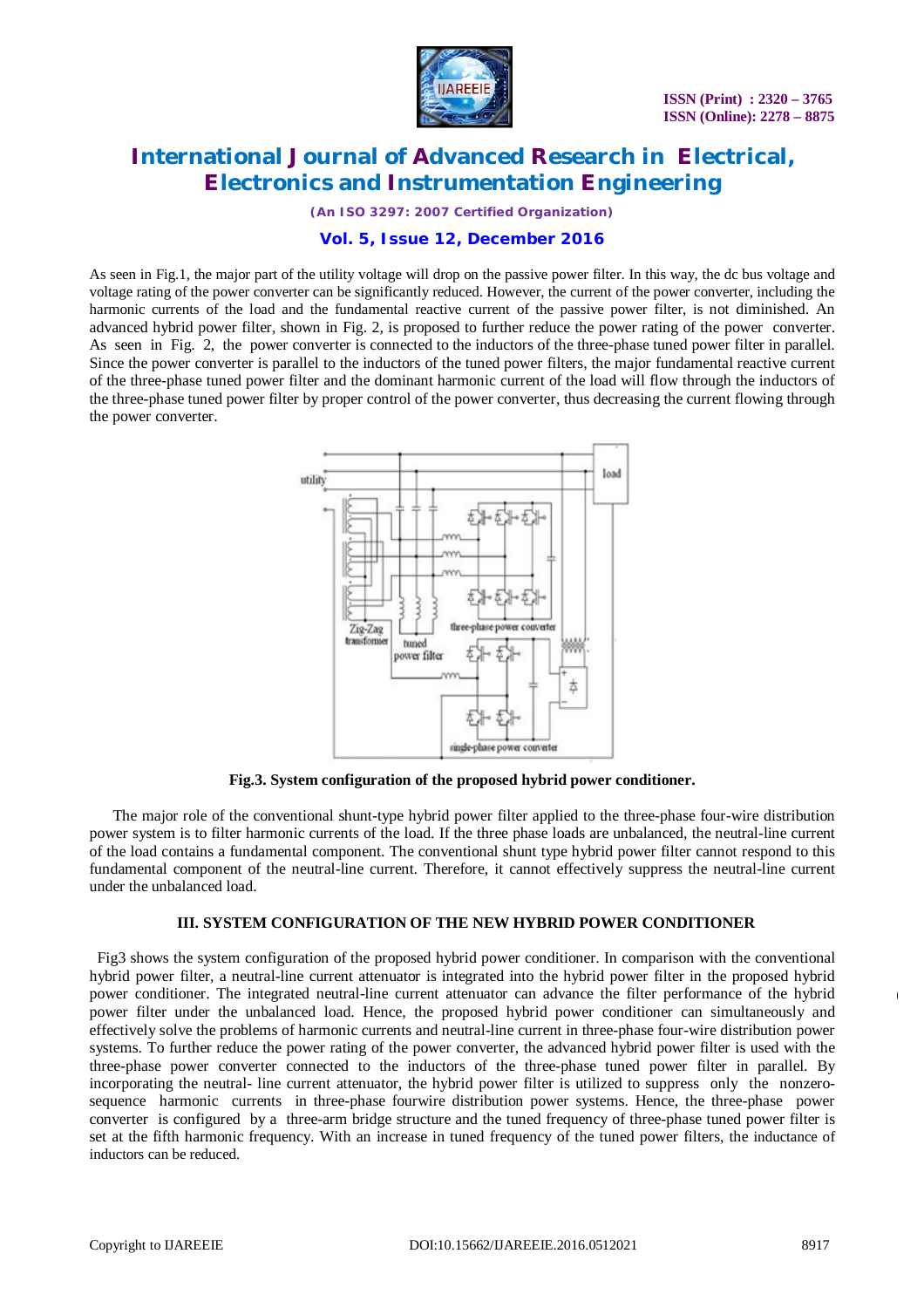

*(An ISO 3297: 2007 Certified Organization)*

### **Vol. 5, Issue 12, December 2016**

#### **IV. CONTROL PRINCIPLE**

Current-mode control is adopted to control the three-phase power converter of the hybrid power filter. The output currents of the three-phase power converter are controlled to be harmonics, and the second term is for regulating the dc bus voltage of three-phase power converter. Since the three-phase power converter is parallel to the inductors of the three-phase tuned power filter and its output currents are controlled. The major fundamental reactive currents of the tuned power filters and the dominant harmonic currents of the load will flow through the inductors of the tuned power filters. Therefore, the currents flowing through the three-phase power converter can be effectively decreased.

The single-phase power converter of the neutral-line current attenuator is controlled by the general pulse width modulation(PWM).

#### **V. CONTROL BLOCK DIAGRAM**



### **Fig. 4 shows the simulation diagram the hybrid power conditioner under the unbalanced three phase load**.

The three-phase power converter adopts the current-mode control. The current references should be calculated first. The current references should be equal, and they contain a fundamental signal and a harmonic signal. The detected three-phase utility currents are sent to the band stop filters to extract their harmonic components. The outputs of the band stop filters are sent to the amplifier with gain , and the harmonic

signals of the current references are then obtained. The detected dc bus voltage of the three-phase power converter is compared with the setting voltage, and the compared result is sent to a proportional-integral (PI) controller. The output of the PI controller is . Both the outputs of the PI controller and

the detected three-phase utility voltages are sent to the multipliers so that the fundamental signals of the current references are obtained. The current references are obtained by summing up the harmonic signals and the fundamental signals.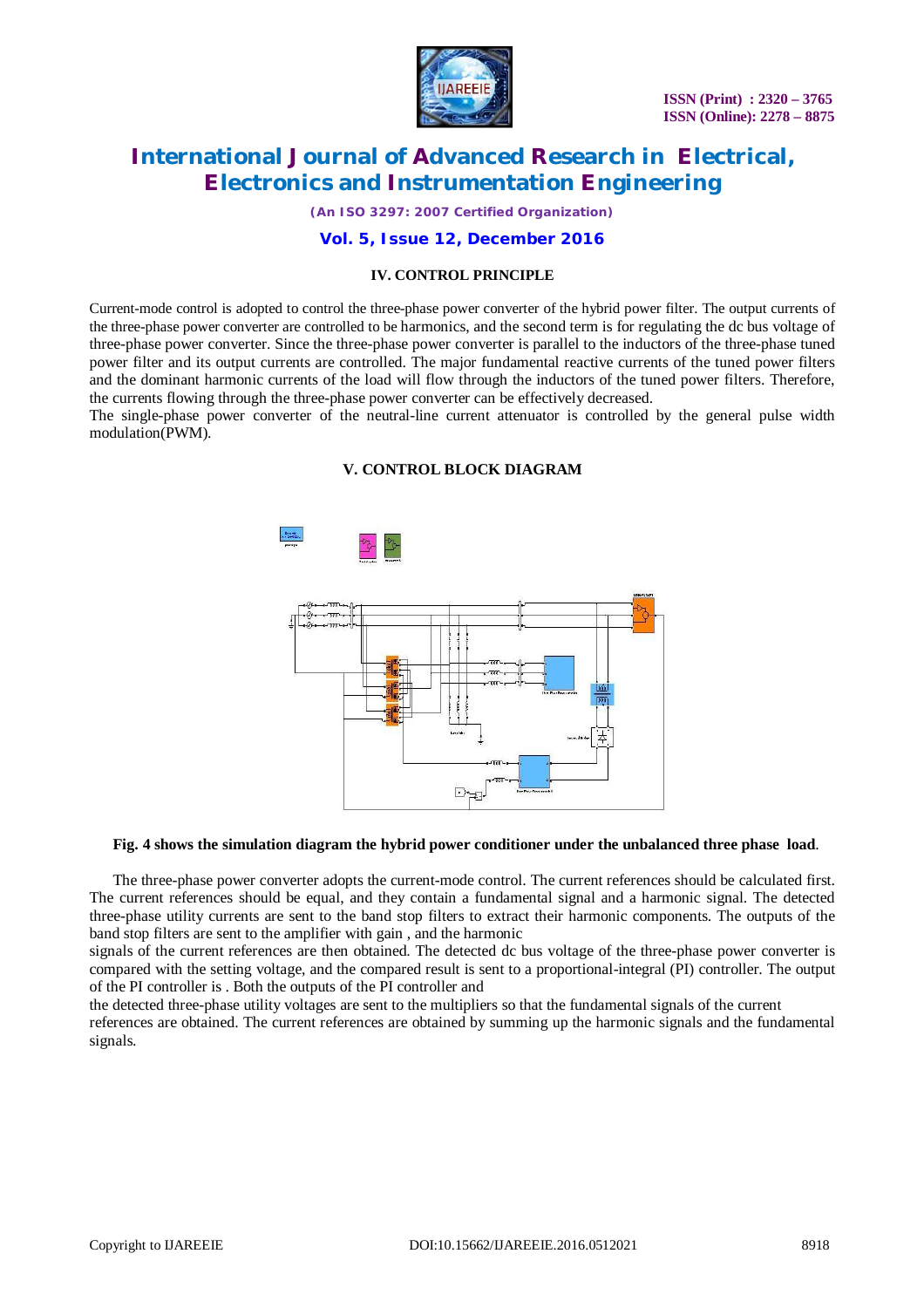

*(An ISO 3297: 2007 Certified Organization)*

**Vol. 5, Issue 12, December 2016**

## **SIMULATION RESULTS**



**Fig 5. Simulation results of the hybrid power conditioner under the balanced three-phase load: (a) phase a utility current, (b) phase c utility current, (c) phase b utility current, and (d) neutral line current of the utility.**

| ø                                                                                              | Scopet                                              |                |
|------------------------------------------------------------------------------------------------|-----------------------------------------------------|----------------|
| ●自りのの高速回日号                                                                                     |                                                     |                |
| 300                                                                                            | [a] phase a utility voltage                         |                |
| 200<br>100 <sub>1</sub><br>io.<br>$-1001$<br>200                                               |                                                     | Ħ              |
| 300                                                                                            | (b) phase a utility current                         |                |
| 30 <sub>1</sub><br>20 <sub>1</sub><br>10 <sup>1</sup><br>o-<br>$-10 -$<br>$\infty$<br>$\infty$ |                                                     |                |
| 100 <sub>1</sub>                                                                               | (c) phase a load current                            |                |
| 80                                                                                             |                                                     |                |
|                                                                                                |                                                     | ₩              |
| 80                                                                                             |                                                     |                |
| 400 <sub>1</sub>                                                                               | (c) neutral line current of the utility             |                |
| 200<br>n.<br>$200 -$<br>$-100$<br>$\overline{02}$<br>0.4                                       | IMM<br><b>AAAAAA</b><br>06<br>08<br>$\overline{12}$ | 18<br>14<br>1s |

**Fig 6. Simulation results of the three-phase four-wire hybrid power conditioner under the transient of applying the netral-line current attenuator: (a) phase a utility voltage, (b) phase a utility current, (c) phase a load current, and (d) neutral line current of the utility.**

| m                                             |                               | scope.                   |          |     |  |
|-----------------------------------------------|-------------------------------|--------------------------|----------|-----|--|
| $\omega$                                      |                               |                          |          |     |  |
| (a) phose a load current<br>100               |                               |                          |          |     |  |
| 50                                            |                               |                          |          |     |  |
|                                               | <u> ሊሊሊሊሊሊሊሊሊሊሊሊሊሊሊሊሊሊሊሊሊ</u> |                          | \AAAA/   |     |  |
| <b>JSO</b>                                    |                               |                          |          |     |  |
| 1n                                            |                               | (b) phase b load current |          |     |  |
|                                               |                               |                          |          |     |  |
|                                               |                               |                          |          |     |  |
| $\mathbf{0}$                                  |                               |                          |          |     |  |
|                                               |                               |                          |          |     |  |
| $-10$                                         |                               |                          |          |     |  |
| 15                                            |                               | (c) phase c load current |          |     |  |
|                                               |                               |                          |          |     |  |
|                                               |                               |                          |          |     |  |
|                                               |                               |                          |          |     |  |
| $-10-$                                        |                               |                          |          |     |  |
| $-15$<br>(c) neutral line current of the load |                               |                          |          |     |  |
|                                               |                               |                          |          |     |  |
| 0 <sub>1</sub>                                |                               |                          |          |     |  |
|                                               |                               |                          |          |     |  |
| m.                                            |                               |                          |          |     |  |
| $-100$                                        |                               |                          |          |     |  |
| 07<br>0R                                      |                               | 12                       |          | 16  |  |
|                                               | 0.3 <sup>2</sup>              | 11                       | 12<br>14 | 15. |  |

**Fig 7. Simulation results of the hybrid power conditioner under the transient of increasing load: (a) phase a utility voltage, (b) phase a utility current, (c) phase a load current, and (d) neutral line current of the utility.**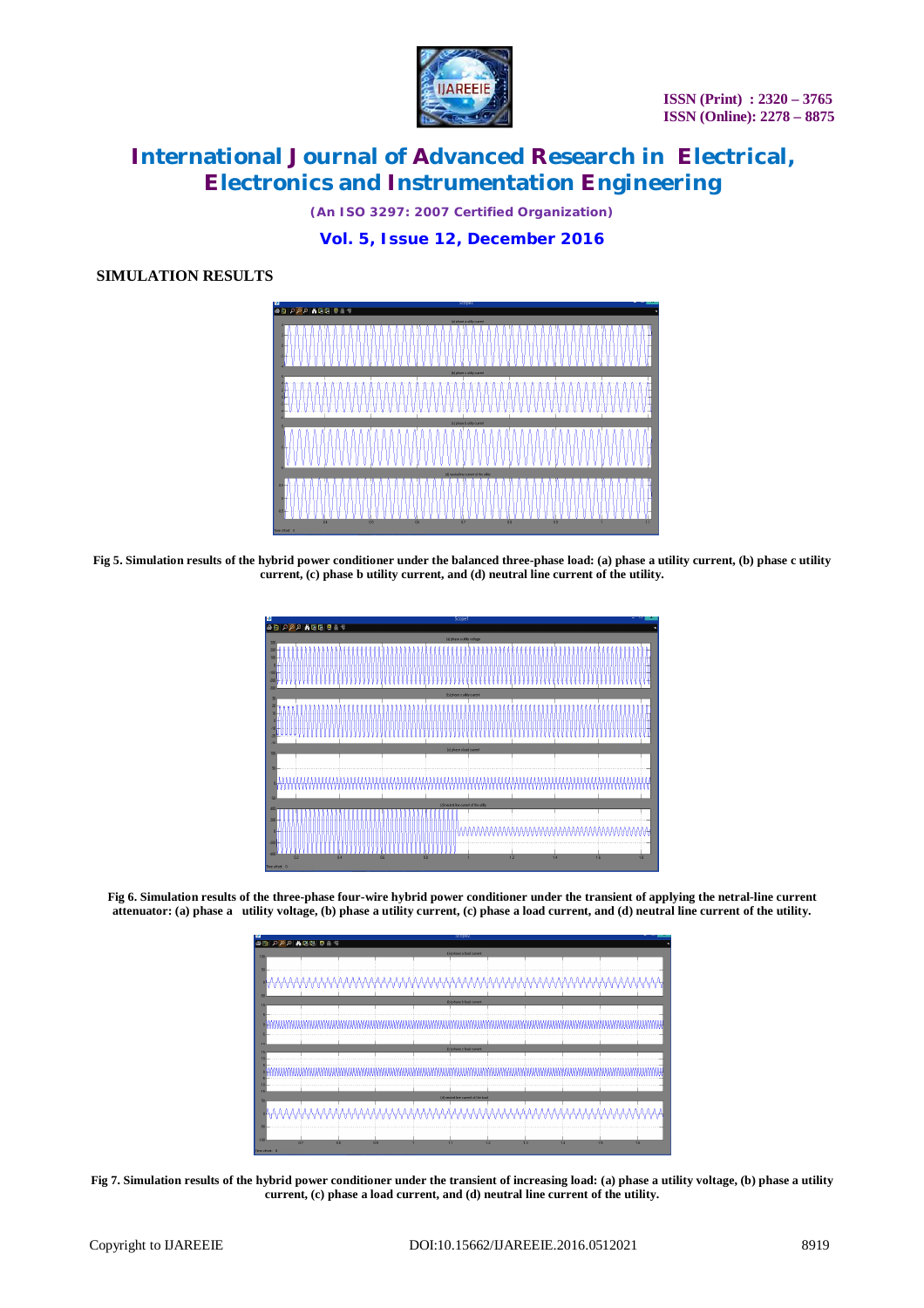

*(An ISO 3297: 2007 Certified Organization)*

## **Vol. 5, Issue 12, December 2016**



**Fig 8. THD- hybrid power conditioner by pi controller under the transient of increasing load.**

#### **Extension Results**

In the Extension Total harmonic Distortions are reduced as shown in fig12



**Fig 9. Simulation results of the hybrid power conditioner ny Fuzzy logic controller under the transient of increasing load: (a) phase a utility voltage, (b) phase a utility current, (c) phase a load current, and (d) neutral line current of the utility.**



**Fig 10.THD- hybrid power conditioner by fuzzy logic controller under the transient of increasing load**